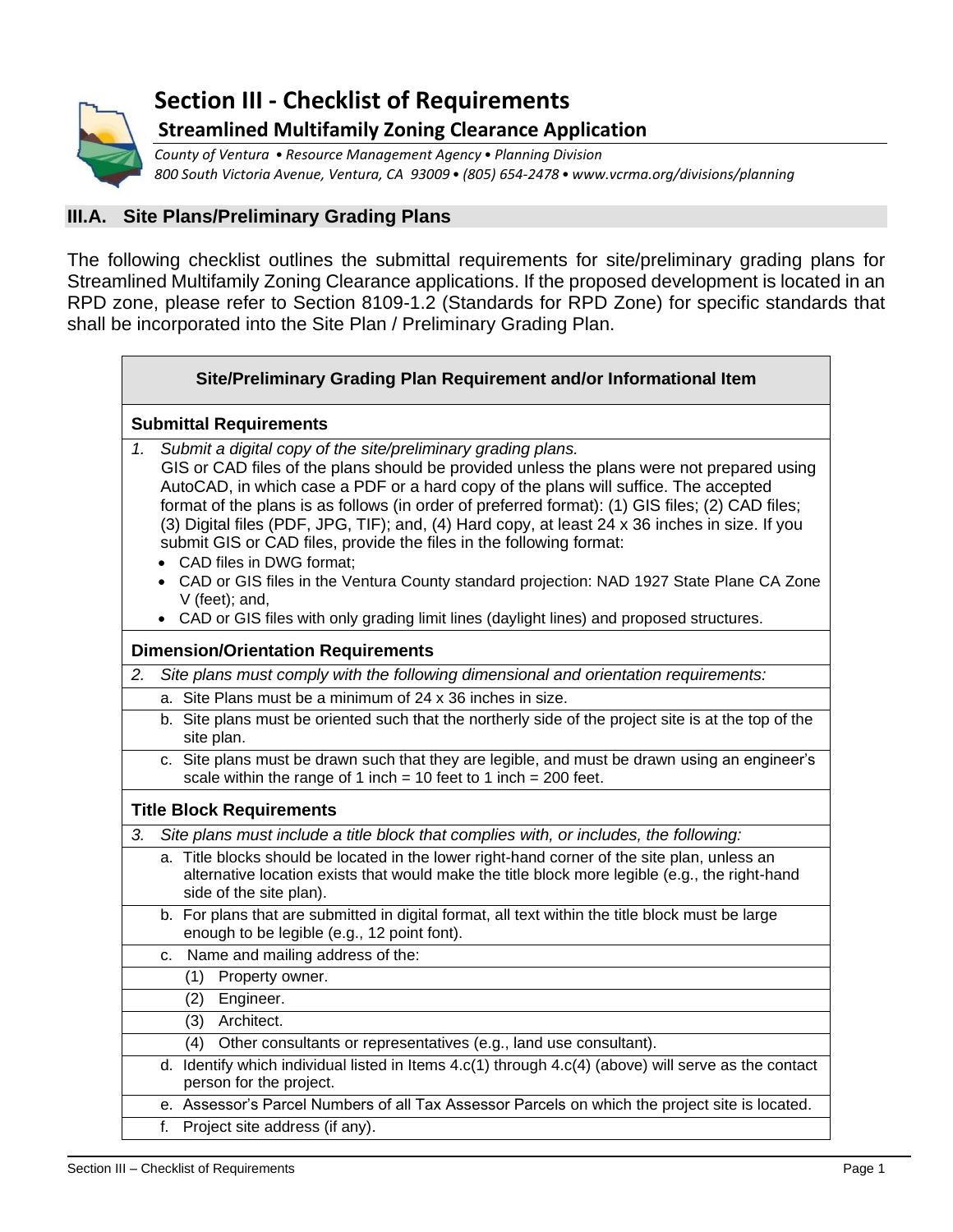|    | g. Date that the site plan was prepared. <sup>1</sup>                                                                                                                                                                              |  |
|----|------------------------------------------------------------------------------------------------------------------------------------------------------------------------------------------------------------------------------------|--|
|    | h. Sheet number- 1 of 6, etc.                                                                                                                                                                                                      |  |
|    | <b>Vicinity Map Requirements</b>                                                                                                                                                                                                   |  |
| 4. | Site plans must include a legible vicinity map that identifies the location of the subject<br>property within the community. The map shall include the following:                                                                  |  |
|    | a. North arrow and a graphic and numeric scale.                                                                                                                                                                                    |  |
|    | b. Existing street pattern with names (from the property to the first public road) and the nearest<br>cross-street. If the property is 0.5 mile or more from the nearest public road, an approximate<br>distance must be shown.    |  |
|    | c. The project site identified by cross-hatching.                                                                                                                                                                                  |  |
|    | <b>Project Information List</b>                                                                                                                                                                                                    |  |
| 5. | Site plans must include the following project-related information:                                                                                                                                                                 |  |
|    | a. General Plan, Area Plan, and zoning designations of the project site and adjacent<br>properties. <sup>2</sup>                                                                                                                   |  |
|    | b. Gross and net lot area. <sup>3</sup>                                                                                                                                                                                            |  |
|    | If the project site constitutes only a portion of the lot on which it is located, provide the<br>(1)<br>size of the project site. <sup>4</sup>                                                                                     |  |
|    | c. List or table of all buildings and structures (including equipment for wireless communications<br>facilities) that includes the following information about each:                                                               |  |
|    | (1) Label as to whether or not the building or structure is existing or proposed.                                                                                                                                                  |  |
|    | (2) For existing buildings and structures, identify which buildings or structures will be<br>modified (e.g., partially or fully demolished, <sup>5</sup> remodeled, or added onto).                                                |  |
|    | The existing or proposed use of each building or structure, as follows:<br>(3)                                                                                                                                                     |  |
|    | Describe the use of each building and structure using the descriptions provided in<br>(a)<br>the: (a) Ventura County Non-Coastal Zoning Ordinance (§8105-4 and §8105-5) for<br>projects located within inland areas of the County. |  |
|    | (b) For multi-tenant buildings, provide the occupancy of each unit.                                                                                                                                                                |  |
|    | (4) The gross floor area of each building or structure.                                                                                                                                                                            |  |
|    | (5) The building coverage size in square feet.                                                                                                                                                                                     |  |
|    | For existing buildings or structures, indicate the approximate age of the building or<br>(6)<br>structure.                                                                                                                         |  |
|    | d. The total gross floor area and roof coverage for all buildings and structures.                                                                                                                                                  |  |

<sup>&</sup>lt;sup>1</sup> Any future revisions made to the plans must include a revision schedule that lists the revisions that were made and the date of each revision.

 $2$  The land use and zoning designations may be obtained from the Planning Division Public Information Counter. Alternatively, zoning information is available on-line at vcrma.org/what-s-my-zoning. Land use (and zoning)information is available from the County's Interactive Mapping Tool (under "Public Information" on the Planning Division's website:

<sup>3</sup> For the definition of "gross lot area" and "net lot area", see the *Ventura County Non-Coastal Zoning Ordinance* (2014, §8102-0).

[www.vcrma.org/divisions/planning\)](https://vcrma.org/divisions/planning). Land use information is also Iin the *Ventura County General Plan* Goals, Land Use and Community Character Element (Figures 2-4 and 2-5), which is available on-line at: vcrma.org/ventura-county-general-plan.

<sup>4</sup> If the project site would occur on a leased portion of the subject property, **submit a copy of the lease**.

<sup>5</sup> All recyclable debris generated from construction and demolition projects (e.g., concrete, asphalt, wood, metal) must be recycled or reused per local, regional, and state laws and regulations. For regulations relating to the disposal, recycling, or reuse of inert materials (e.g. concrete, asphalt, dirt) contact the Ventura County, Resource Management Agency, Environmental Health Division and/or www.calrecycle.ca.gov. The County's requirements for solid waste disposal and resource recovery are contained in Division 4, Chapter 7 of the Ventura County Ordinance Code.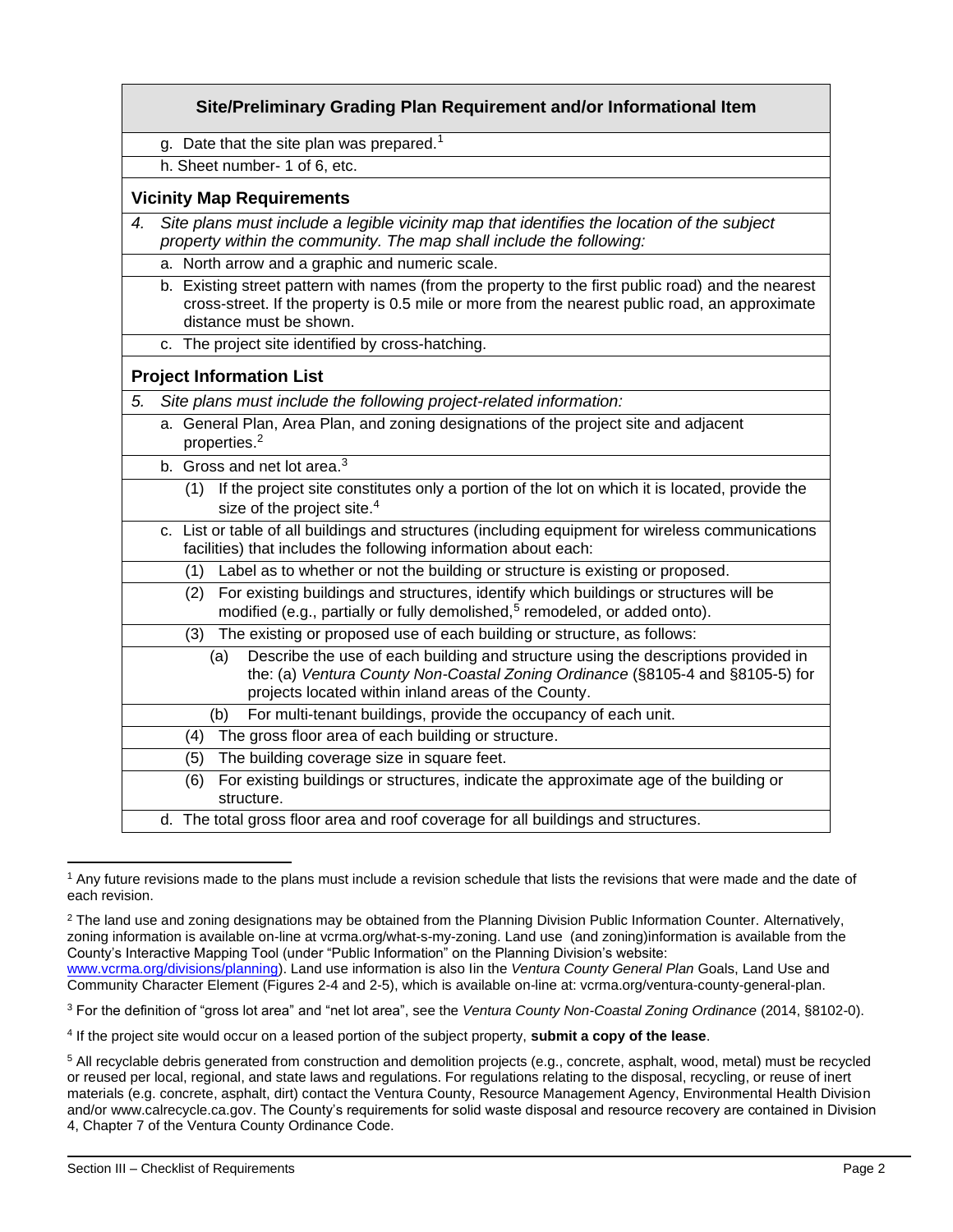| Site/Preliminary Grading Plan Requirement and/or Informational Item                                                                                                                                                                                                                                                                              |
|--------------------------------------------------------------------------------------------------------------------------------------------------------------------------------------------------------------------------------------------------------------------------------------------------------------------------------------------------|
| e. The total net building coverage for all buildings and structures. Building Coverage $%$ =<br>(Total Area of Building and Structural Coverage) / (Lot Size)                                                                                                                                                                                    |
| f. Delineate the required common Open Space Area (8109-1.2.4) (Note: Subsections c., h., and<br>i. do not apply to a streamlined multifamily project.)                                                                                                                                                                                           |
| g. Parking and loading statistics that include the following: <sup>6</sup> (Note: Streamlined multifamily<br>projects may be exempt from parking requirements if it is (1) SB 35-eligible and meets the<br>requirements of Gov. Code Sec. 65913.4(d), or; (2) AB 2162-eligible and is located within<br>one-half mile of a public transit stop.) |
| Number of required parking spaces.<br>(1)                                                                                                                                                                                                                                                                                                        |
| Number of proposed parking spaces.<br>(2)                                                                                                                                                                                                                                                                                                        |
| Number of required loading spaces.<br>(3)                                                                                                                                                                                                                                                                                                        |
| Number of proposed loading spaces.<br>(4)                                                                                                                                                                                                                                                                                                        |
| Number of required accessible parking spaces pursuant to CCR Title 24 standards.<br>(5)                                                                                                                                                                                                                                                          |
| Number of proposed accessible parking spaces pursuant to CCR Title 24 standards.<br>(6)                                                                                                                                                                                                                                                          |
| h. Existing and proposed outdoor uses, including the type of outdoor use (e.g., open storage,<br>special event, vehicle maintenance, recreational areas, landscaping, and operations yards)<br>and the size of the area dedicated to the outdoor use.                                                                                            |
| Statistics on the amount of impervious and pervious surfaces, including:<br>i.                                                                                                                                                                                                                                                                   |
| Permanent and temporary buildings and structures.<br>(1)                                                                                                                                                                                                                                                                                         |
| Paved surfaces (e.g., driveways, walkways, parking areas, and loading areas).<br>(2)                                                                                                                                                                                                                                                             |
| Pervious surfaces and structures (e.g., landscaped areas, grasscrete, or bioswales).<br>(3)                                                                                                                                                                                                                                                      |
| Grading statistics (in cubic yards), including:<br>j.                                                                                                                                                                                                                                                                                            |
| Cut.<br>(1)                                                                                                                                                                                                                                                                                                                                      |
| Fill.<br>(2)                                                                                                                                                                                                                                                                                                                                     |
| (3)<br>Import.                                                                                                                                                                                                                                                                                                                                   |
| (4)<br>Export.                                                                                                                                                                                                                                                                                                                                   |
| k. Type and amount (i.e., total surface area in square feet and/or acres) of vegetation removal<br>including (but not limited to) what is required for fire clearance zones.                                                                                                                                                                     |
| Information regarding affordable or age restricted residential units.<br>L.                                                                                                                                                                                                                                                                      |
| m. Information regarding density bonus or incentives for restricted affordable or senior units.                                                                                                                                                                                                                                                  |
| <b>Graphic Illustration Requirements</b>                                                                                                                                                                                                                                                                                                         |
| The following must be graphically illustrated on the site plan and drawn to scale:<br>6.                                                                                                                                                                                                                                                         |
| a. North arrow.                                                                                                                                                                                                                                                                                                                                  |
| b. The scale used in drawing the site plan.                                                                                                                                                                                                                                                                                                      |
| All lot lines with dimensions in feet.<br>c.                                                                                                                                                                                                                                                                                                     |
| d. The footprint, as well as eaves that project into setback areas, of existing and proposed<br>buildings and structures, including the following:                                                                                                                                                                                               |
| Label the existing and/or proposed use of buildings and structures and/or provide a<br>(1)<br>clear cross-reference to the respective building or structure in the list of project-related<br>information. <sup>7</sup>                                                                                                                          |
| The following property features must be shown (if applicable):<br>(2)                                                                                                                                                                                                                                                                            |
| Sewage disposal systems (e.g., onsite wastewater treatment systems, "septic<br>(a)<br>systems", or grey water systems), including disposal fields and expansion areas.                                                                                                                                                                           |

<sup>6</sup> For information on the parking requirements, see the *Ventura County Non-Coastal Zoning Ordinance* (Article 8). For project applicants requesting a density bonus, see Article 16 for parking requirements.

<sup>7</sup> See Item 6.c, above.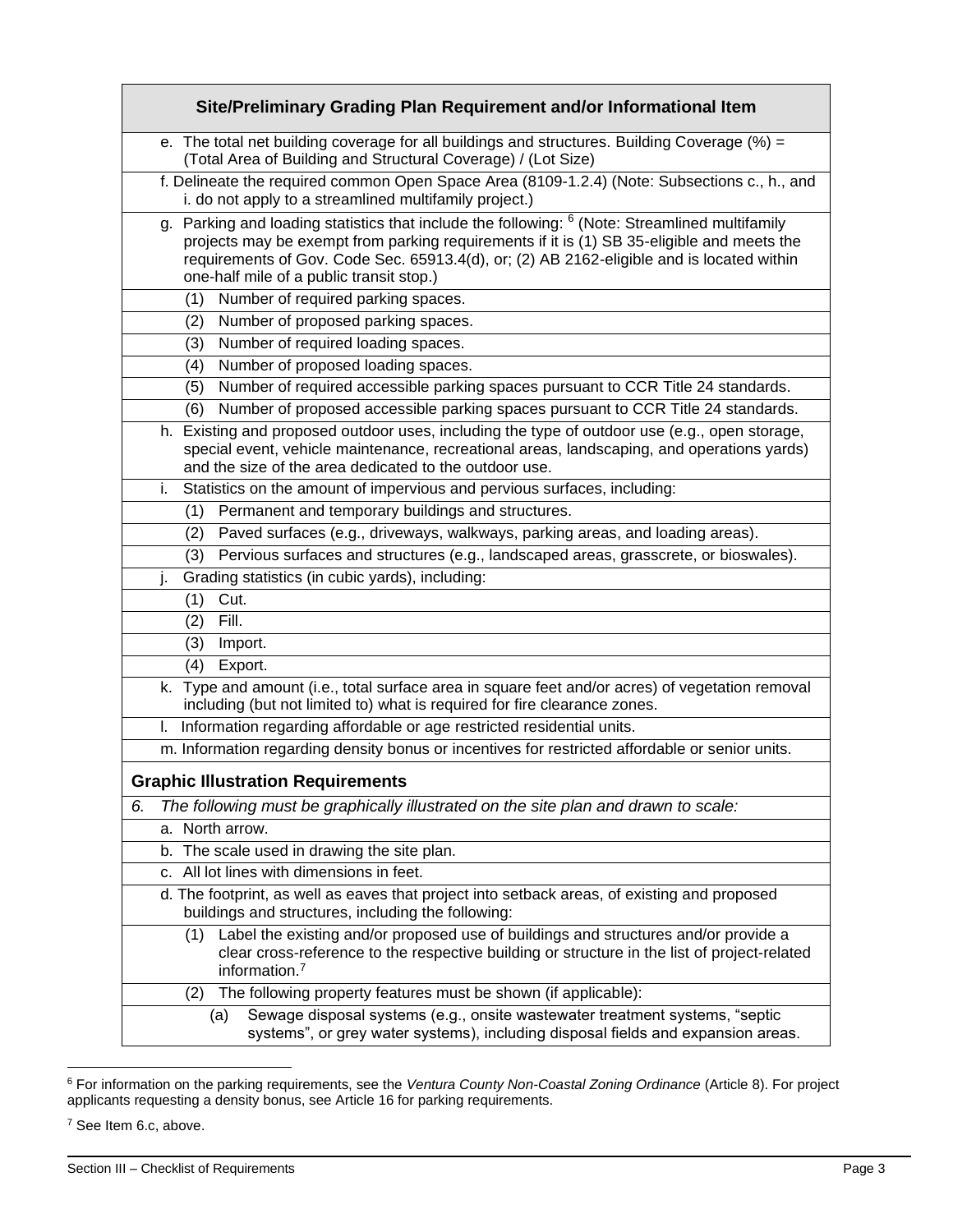| Site/Preliminary Grading Plan Requirement and/or Informational Item                                                                                                                                                                                                                                                                                                                                                                        |
|--------------------------------------------------------------------------------------------------------------------------------------------------------------------------------------------------------------------------------------------------------------------------------------------------------------------------------------------------------------------------------------------------------------------------------------------|
| Both on-site and off-site water wells, including municipal, industrial, or agricultural<br>(b)<br>supply wells that supply water for the project, as well as abandoned wells.                                                                                                                                                                                                                                                              |
| Underground hazardous materials storage tanks.<br>(c)                                                                                                                                                                                                                                                                                                                                                                                      |
| Cisterns.<br>(d)                                                                                                                                                                                                                                                                                                                                                                                                                           |
| Underground water storage.<br>(e)                                                                                                                                                                                                                                                                                                                                                                                                          |
| (f)<br>Oil wells, if closer than 500' to a proposed dwelling                                                                                                                                                                                                                                                                                                                                                                               |
| e. Property lines and setbacks, including: property lines and their dimensions; required setback<br>lines around property; and distances to and between existing and proposed structures. (Sec.<br>$8106-1)$                                                                                                                                                                                                                               |
| If the project site is adjacent to an agricultural operation, please show how it will<br>(1)<br>comply with the County of Ventura Agricultural Commissioner's Agricultural/Urban<br>Buffer Policy. <sup>8</sup>                                                                                                                                                                                                                            |
| Delineation and label of the permit area, as well as all areas that would be subject to outdoor<br>f.<br>uses (e.g., wedding events, temporary or permanent storage yards, landscaping, assembly<br>areas, farmland, and animal keeping activities) and/or restrictive covenants.                                                                                                                                                          |
| Label the proposed outdoor open space areas (Sec. 8109-1.2.4) (Note: Subsections c.,<br>(1)<br>h., and i. do not apply to a streamlined multifamily project.)                                                                                                                                                                                                                                                                              |
| g. Delineation and label of construction equipment maintenance and staging areas.                                                                                                                                                                                                                                                                                                                                                          |
| h. Areas that will be subject to the use, storage, and/or handling of hazardous materials.                                                                                                                                                                                                                                                                                                                                                 |
| Physical features of the site, including:<br>i.                                                                                                                                                                                                                                                                                                                                                                                            |
| Protected trees whose tree protection zones are within 20 feet of the limits of the<br>(1)<br>construction area (including access drives and utility easements) or within 10 feet of<br>other trees proposed for removal. Include (approximate location of) trees on adjacent<br>parcels that meet these criteria if the tree's protected zone extends over the property<br>line of the subject parcel. Include the following information: |
| Location.<br>(a)                                                                                                                                                                                                                                                                                                                                                                                                                           |
| Species.<br>(b)                                                                                                                                                                                                                                                                                                                                                                                                                            |
| Girth of trunk measured at 4.5 feet above natural grade. <sup>9</sup><br>(c)                                                                                                                                                                                                                                                                                                                                                               |
| Approximate delineation of the tree's dripline.<br>(d)                                                                                                                                                                                                                                                                                                                                                                                     |
| Label if the tree is going to be altered or removed.<br>(e)                                                                                                                                                                                                                                                                                                                                                                                |
| Any grade changes or trenching proposed within the tree's protected zone.<br>(f)                                                                                                                                                                                                                                                                                                                                                           |
| Number the trees if more than one.<br>(g)                                                                                                                                                                                                                                                                                                                                                                                                  |
| Approximate delineation of native vegetation on site.<br>(2)                                                                                                                                                                                                                                                                                                                                                                               |
| Existing and proposed utilities (e.g., electrical, water, on-site septic, and sewer lines<br>(3)<br>and/or poles), including the Point of Connection to the facilities that will serve the<br>project.                                                                                                                                                                                                                                     |
| Existing and proposed topographic contours.<br>(4)                                                                                                                                                                                                                                                                                                                                                                                         |
| (5)<br>Existing and proposed hydrological conditions/drainage patterns and infrastructure,<br>including (but not limited to) the following:                                                                                                                                                                                                                                                                                                |
| Drainage at a minimum 2% slope away from foundations.<br>(a)                                                                                                                                                                                                                                                                                                                                                                               |
| Watershed Protection District facilities.<br>(b)                                                                                                                                                                                                                                                                                                                                                                                           |
| Connections to Watershed Protection District, Transportation Department facilities,<br>(c)<br>and other facilities.                                                                                                                                                                                                                                                                                                                        |

 $8$  The Agricultural Commissioner's Agricultural/Urban Buffer Policy is available here: <https://vcportal.ventura.org/AgComm/docs/VC%20Buffer%20Policy-5-2-16.pdf>

<sup>&</sup>lt;sup>9</sup> The girth measuring position may vary depending upon where the waist of the tree is—the narrowest trunk point is typically the goal—and many other factors. If there are multiple trunks, measure each and add their measurements together; for heritage trees only the two largest trunks are measured.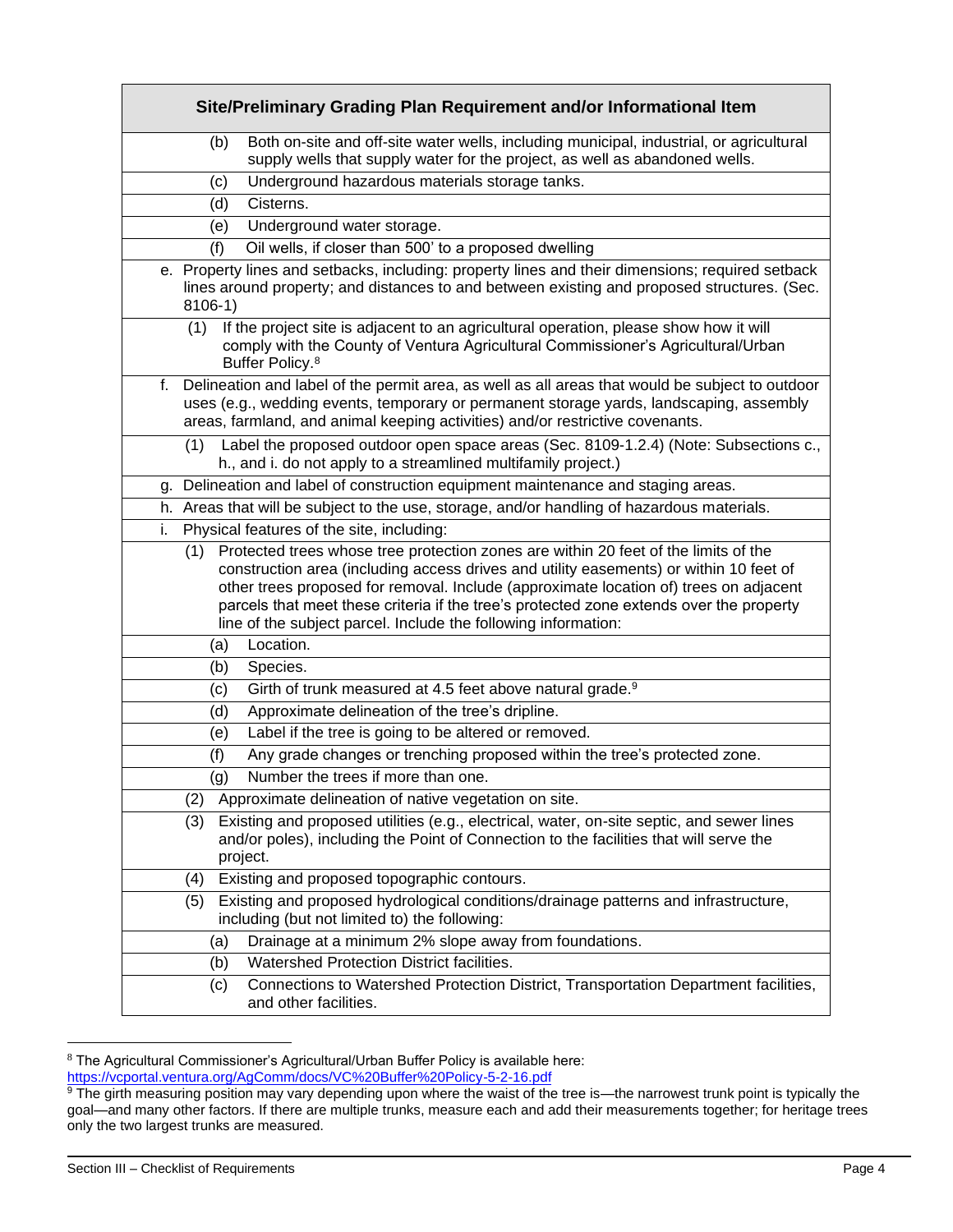| Site/Preliminary Grading Plan Requirement and/or Informational Item                                                                                                                                                            |
|--------------------------------------------------------------------------------------------------------------------------------------------------------------------------------------------------------------------------------|
| Detention basins and/or other drainage facilities.<br>(d)                                                                                                                                                                      |
| Surface water quality treatment devices (e.g., bioswales or desiltation basins).<br>(e)                                                                                                                                        |
| Additional drainage to public road rights-of-way and road improvements.<br>(f)                                                                                                                                                 |
| Red and blue line streams, <sup>10</sup> as well as any other known on-site drainage course.<br>(g)                                                                                                                            |
| Top of stable (hydrological) bank of creeks and drainages.<br>(6)                                                                                                                                                              |
| Areas with geologic formations that have undetermined, moderate, or high<br>(7)<br>paleontological importance. <sup>11</sup>                                                                                                   |
| Delineation of the top and bottom (toe) of slopes.<br>(8)                                                                                                                                                                      |
| Delineate and label Geologic Hazard Areas, <sup>12</sup> (including but not limited to):<br>(9)                                                                                                                                |
| Earthquake Fault Hazard Zones. (Fault Rupture)<br>(a)                                                                                                                                                                          |
| Seismic Hazard Zones. (Liquefaction & Earthquake Landslides)<br>(b)                                                                                                                                                            |
| Landslides.<br>(c)                                                                                                                                                                                                             |
| Existing and proposed paved areas, including (but not limited to) the type of surfacing,<br>j.<br>whether it is pervious or impervious, and widths of all walkways.                                                            |
| k. Location, width, recorded document number, and recorded use of existing and proposed<br>easements.                                                                                                                          |
| Existing fire hydrants, including the following:<br>L.                                                                                                                                                                         |
| Location.<br>(1)                                                                                                                                                                                                               |
| Type of hydrant (e.g., wet, dry, or drafting).<br>(2)                                                                                                                                                                          |
| Number and size of outlets (i.e., one 4 inch and one 2-1/2 inch).<br>(3)                                                                                                                                                       |
| m. Location and height of:                                                                                                                                                                                                     |
| Existing and proposed outdoor and freestanding light fixtures, with labels indicating the<br>(1)<br>proposed type and intensity of the lighting. <sup>13</sup>                                                                 |
| Walls (including, but not limited to, retaining walls).<br>(2)                                                                                                                                                                 |
| Fences with a label of the proposed type of fencing (e.g., wood, chain link, CMU, or<br>(3)<br>wire).                                                                                                                          |
| n. For the following types of projects, show the location of existing and proposed signs:                                                                                                                                      |
| Projects located on lots located adjacent to U.S. 101, Ventura Boulevard, State Route<br>(1)<br>118, State Route 232, Rose Avenue, Santa Clara Avenue, and Central Avenue (within<br>the El Rio/Del Norte Area Plan boundary). |
| Projects located within view of State Highway 126, Main Street, Center Street, Piru<br>(2)<br>Canyon Road, Guiberson Road, and Torrey Road (within the Piru Area Plan boundary).                                               |
| o. Roadway and parking features including:                                                                                                                                                                                     |
| Adjacent and on-site public and private streets with the following information shown for<br>(1)<br>both the existing streets and proposed roadway improvements:                                                                |
| Delineation of the right-of-way for public streets and easement line with the<br>(a)<br>recorded document number for private streets (map citation).                                                                           |
| Street name.<br>(b)                                                                                                                                                                                                            |

<sup>&</sup>lt;sup>10</sup> Information on the location of red and blue line streams may be obtained from the Planning Division Public Information Counter or from the County's Interactive Mapping Tool (under "Public Information" on the Planning Division's website: [www.vcrma.org/divisions/planning\)](https://vcrma.org/divisions/planning)..

<sup>11</sup> See the *Ventura County Initial Study Assessment Guidelines* (2011, Chapter 7) for a list of the geologic formations that have undetermined, moderate, or high importance.

<sup>&</sup>lt;sup>12</sup> For a definition and maps identifying the location of Geologic Hazard Areas, see the Ventura County General Plan Background Report Chapter 11 *Hazards and Safety*, available at: vcrma.org/ventura-county-general-plan.

<sup>13</sup> If the project is within the Dark Sky (DKS) Overlay Zone, add notes on all plans and elevations to acknowledge that *"All new outdoor lighting will be consistent with Sec. 8109-4.7 of the Non-Coastal Zoning Ordinance".*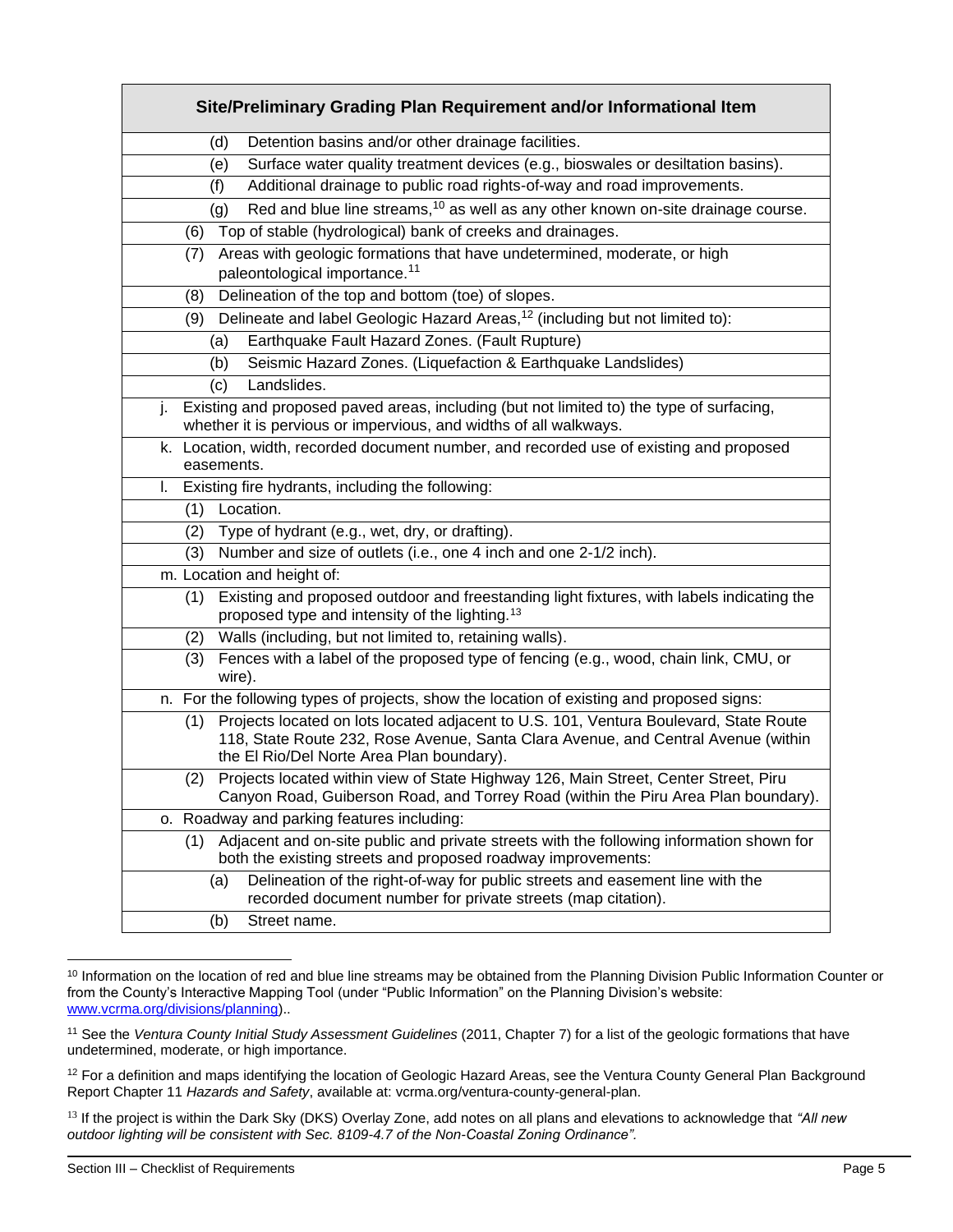|     | Site/Preliminary Grading Plan Requirement and/or Informational Item                                                                                                                                                                  |
|-----|--------------------------------------------------------------------------------------------------------------------------------------------------------------------------------------------------------------------------------------|
| (c) | Cross section of the existing road and proposed road improvements, and distance<br>from center line to property line <sup>14</sup>                                                                                                   |
| (d) | Edge of pavement and/or concrete.                                                                                                                                                                                                    |
| (e) | Street frontage features (e.g., curbs, gutters, and sidewalks).                                                                                                                                                                      |
| (f) | Lane configurations.                                                                                                                                                                                                                 |
| (g) | Signage, including on-site and adjacent roadway traffic signs.                                                                                                                                                                       |
| (h) | Traffic signals.                                                                                                                                                                                                                     |
| (i) | Street lights.                                                                                                                                                                                                                       |
| (j) | Utility poles.                                                                                                                                                                                                                       |
| (k) | Bicycle lanes.                                                                                                                                                                                                                       |
| (1) | Pedestrian crossings.                                                                                                                                                                                                                |
| (m) | Islands and medians.                                                                                                                                                                                                                 |
| (n) | Areas to be dedicated for road-widening purposes.                                                                                                                                                                                    |
| (o) | Existing and proposed curb cuts (e.g., driveway and private roadway entrances<br>from the road to the project site).                                                                                                                 |
| (p) | Identify the Ventura County Roadway Plate that was used to design the roadway,<br>in order to achieve consistency with the Ventura County's Roadway Standards and<br>the Ventura County Fire Protection District's access standards. |
| (q) | Any improvements that would require an Encroachment Permit from the<br>Transportation Department (e.g., trenching for the placement of utilities or<br>pipelines).                                                                   |
| (2) | Access road(s)/driveway(s) features including: <sup>15</sup>                                                                                                                                                                         |
| (a) | Location.                                                                                                                                                                                                                            |
| (b) | Width.                                                                                                                                                                                                                               |
| (c) | Surface type.                                                                                                                                                                                                                        |
| (d) | Proposed grades.                                                                                                                                                                                                                     |
| (e) | Ventura County Fire Protection District turnarounds.                                                                                                                                                                                 |
| (f) | Existing and proposed access road gate locations.                                                                                                                                                                                    |
| (g) | If the project involves the use of off-site access roads/driveways, show the public<br>right-of-way or recorded ingress/egress easement locations and dimensions.<br>Copies of easements may be required prior to project approval.  |
| (h) | Sight triangle and sight distance. <sup>16</sup>                                                                                                                                                                                     |
| (3) | Layout and dimensions of the parking area, including: motor vehicle, motorcycle,<br>carpool, and bicycle parking spaces; drive aisles and direction of travel; stacking areas;<br>loading spaces; and, required landscaping.         |
| (4) | Number the parking spaces and provide the total number of parking spaces.                                                                                                                                                            |
| (5) | Identify parking spaces for:                                                                                                                                                                                                         |
|     | (a) Accessible parking spaces, pursuant to CCR Title 24 requirements.                                                                                                                                                                |
|     | (b) Compact vehicles.                                                                                                                                                                                                                |

<sup>&</sup>lt;sup>14</sup> See Assessor map for road widths or PWA "Road Inventory"

<sup>&</sup>lt;sup>15</sup> For all projects in which the project site is not located adjacent to a public road right-of-way, submit documentation (e.g., a recorded access easement/title report) that demonstrates legal access to the property from the nearest public road.

<sup>16</sup> For information on the sight distance requirements, see the Transportation Department's "Sight Distance" brochure, which is available on-line at: [www.vcpublicworks.org/wp-content/uploads/2018/04/Brochure\\_SightDistance.pdfA](https://www.vcpublicworks.org/wp-content/uploads/2018/04/Brochure_SightDistance.pdf)lso, see the *Ventura County Non-Coastal Zoning Ordinance* (§8106-8.4 and §8106-8.5) for projects located within inland areas of the County, and the *Ventura County Coastal Zoning Ordinance* (§8172-1, and §8175-3.8, and §8175-3.11) for projects located within the Coastal Zone.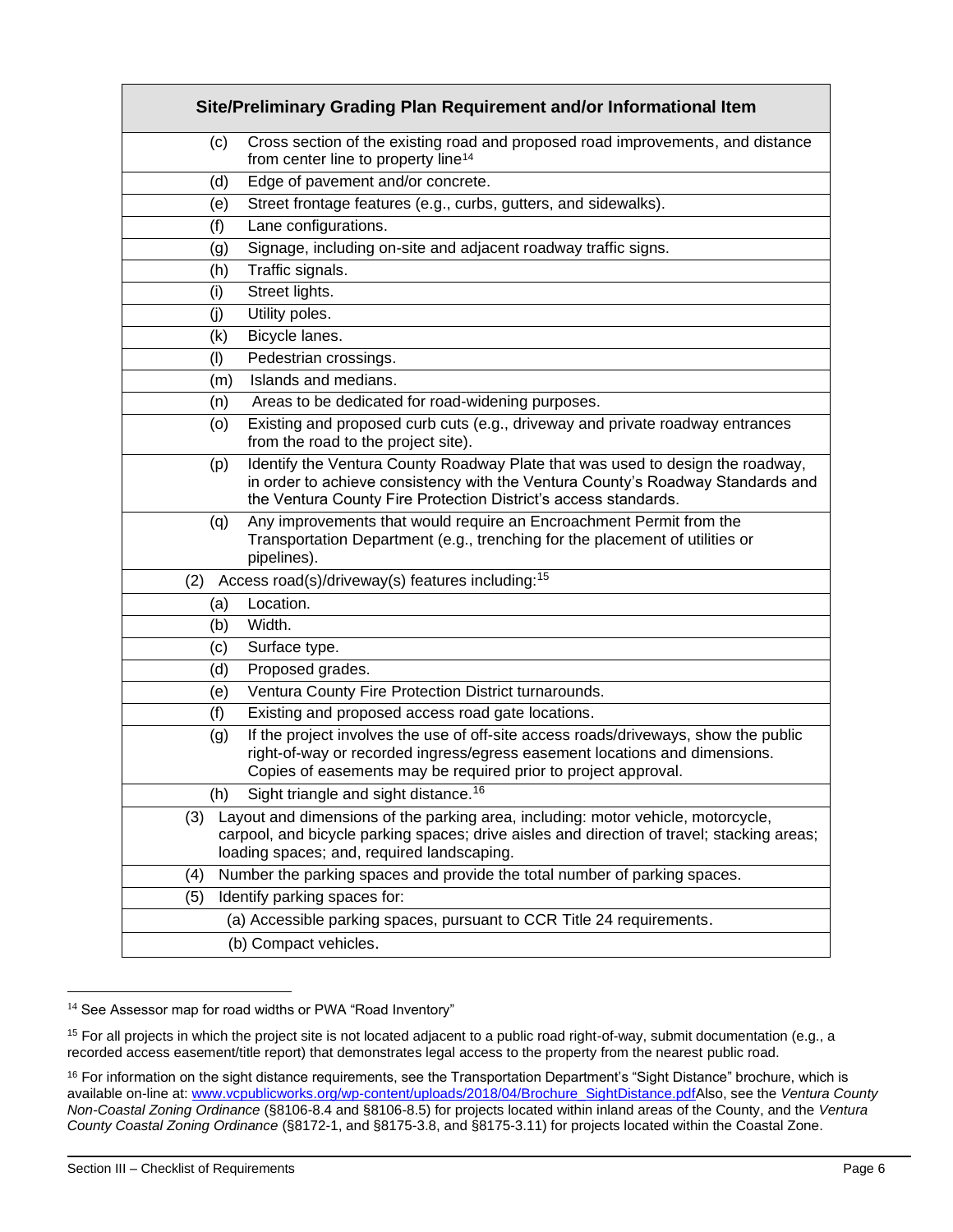| Site/Preliminary Grading Plan Requirement and/or Informational Item                                                                                                                                                                                                                                         |
|-------------------------------------------------------------------------------------------------------------------------------------------------------------------------------------------------------------------------------------------------------------------------------------------------------------|
| (c) Bicycles.                                                                                                                                                                                                                                                                                               |
| (d) Motorcycles.                                                                                                                                                                                                                                                                                            |
| (e) Guest parking.                                                                                                                                                                                                                                                                                          |
| Arrows to show the direction of traffic flows.<br>(6)                                                                                                                                                                                                                                                       |
| Off-street loading spaces and facilities.<br>(7)                                                                                                                                                                                                                                                            |
| Concrete curbing.<br>(8)                                                                                                                                                                                                                                                                                    |
| p. Show existing and proposed accessible path(s) of travel from public ways to all buildings,<br>pursuant to CCR Title 24 requirements.                                                                                                                                                                     |
| Areas of vegetation removal including (but not limited to) what is required for:<br>q.                                                                                                                                                                                                                      |
| Fire protection purposes. Delineate the 100 foot brush clearance limit line around all<br>(1)<br>buildings if there is natural brush within 100 feet of any building. Delineate the limit line<br>on adjacent lots if the 100 foot zone crosses a lot line.                                                 |
| Buildings and structures.<br>(2)                                                                                                                                                                                                                                                                            |
| (3)<br>Landscaping.                                                                                                                                                                                                                                                                                         |
| r. Location of trash and recycling areas                                                                                                                                                                                                                                                                    |
| For projects located within a FEMA-designated Special Flood Hazard Area (100-year<br>$\mathsf{Z}$ .<br>floodplain), submit 2 copies of a floodplain site plan, folded to no larger than 8.5 x 14<br>inches, which includes the following information: <sup>17</sup>                                         |
| a. List the National Flood Insurance Program (NFIP) FIRM number, panel, suffix, and dates of<br>the Effective (current approved) and any Preliminary Map.                                                                                                                                                   |
| b. Accurately delineate the FEMA floodplain boundary, and Regulatory Floodway boundary as<br>determined on the current-approved "Effective" Flood Insurance Rate Map (FIRM), and most<br>recently released Preliminary FIRM to be completed by either a California licensed civil<br>engineer or architect. |
| c. Topography must be drawn at one-foot contour intervals, unless impractical.                                                                                                                                                                                                                              |
| d. For projects located immediately outside of FEMA-designated floodplain areas (within 100<br>feet of a floodplain boundary), topographic contour lines must be drawn within a range of 1<br>to 10 foot contour intervals.                                                                                 |
| e. Identify and label existing and proposed habitable and non-habitable structures above and<br>below ground tanks, utilities, site grading, and temporary and permanent construction and<br>non-construction storage areas.                                                                                |
| Identify and label any water features or wetland areas (whether intermittent or continually<br>f.<br>wet), which are located on and immediately adjacent to the subject property, as identified on<br>the County of Ventura's latest available Geographic Information System database.                      |
| Label the appropriate FEMA flood zone(s) on the subject property.<br>g.                                                                                                                                                                                                                                     |
| h. Identify the base flood (100-year) elevation using the NGVD 1929 datum.                                                                                                                                                                                                                                  |

### **III.B. Conceptual Landscape Plan**

The following checklist outlines the submittal requirements for conceptual landscape plans. The landscaping requirements of Sec. 8109-0.6.5 do not apply to streamlined multifamily projects. However, the requirements of the State Model Water Efficient Landscape Ordinance (MWELO) apply to any new construction project with 500 square feet or more of landscape area.<sup>18</sup> Projects subject to the requirements of the MWELO must be submitted with a "Landscape Documentation

<sup>17</sup> County of Ventura Floodplain Management Ordinance; Title 44 Code of Federal Regulations Sections 59, 60, 65 and 70.

<sup>&</sup>lt;sup>18</sup> Landscape plans containing greater than 500 square feet of landscape area shall be designed by and bear the signature of a licensed landscape architect, per NCZO Sec. 8106-8.2.2(3).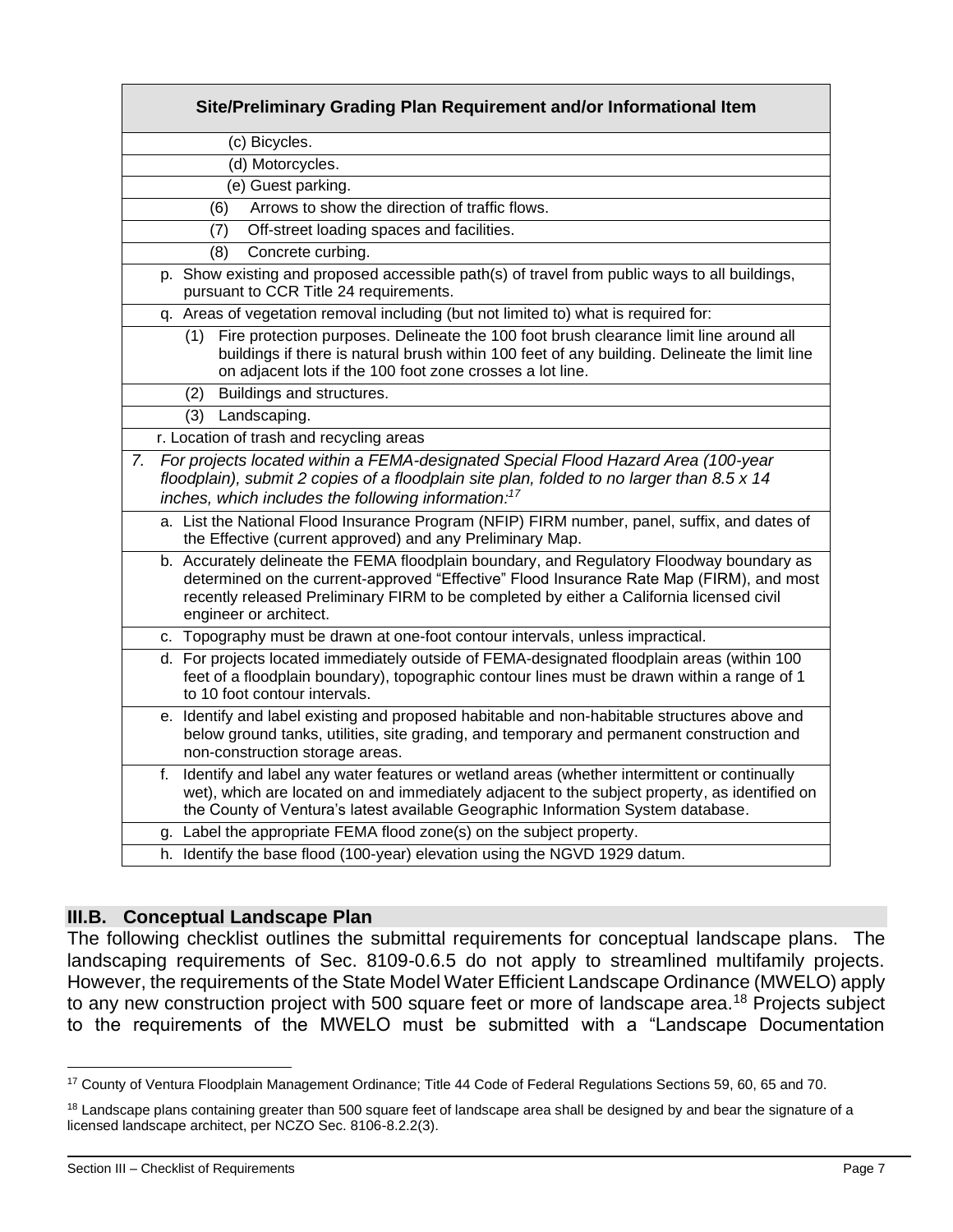Package".<sup>19</sup> Projects not subject to the MWELO must submit a landscape plan that meets the requirements of the Non-Coastal Zoning Ordinance (Sec. 8106-8.2.2).<sup>20</sup> Final landscape plans will be required prior to issuance of building permits..

|    | <b>Conceptual Landscape Plan</b>                                                                                                                                                                                                                                                                                                                                                                                                                                                                                                                   |  |  |
|----|----------------------------------------------------------------------------------------------------------------------------------------------------------------------------------------------------------------------------------------------------------------------------------------------------------------------------------------------------------------------------------------------------------------------------------------------------------------------------------------------------------------------------------------------------|--|--|
|    | <b>Format</b>                                                                                                                                                                                                                                                                                                                                                                                                                                                                                                                                      |  |  |
| 1. | Copies: Submit 2 hardcopies of the plan.                                                                                                                                                                                                                                                                                                                                                                                                                                                                                                           |  |  |
| 2. | Size: Minimum of 24 x 36 inches, folded to no larger than 8.5 x 14 inches. Also include one<br>set of 8.5 x 11 inch reductions.                                                                                                                                                                                                                                                                                                                                                                                                                    |  |  |
| 3. | Orientation: Include north arrow shown on each sheet, except detail.                                                                                                                                                                                                                                                                                                                                                                                                                                                                               |  |  |
| 4. | Scale: Plans must be at a scale of 1 inch = 30 feet or larger. For large projects with simple<br>landscapes the scale can be reduced to 1 inch $=$ 40 feet if all symbols are legible, or<br>multiple sheets can be used. Provide bar scale on the plan.                                                                                                                                                                                                                                                                                           |  |  |
| 5. | Lettering: All lettering must be legible and 1/8 inch or larger.                                                                                                                                                                                                                                                                                                                                                                                                                                                                                   |  |  |
| 6. | Page numbering: Number sheets consecutively: "Sheet __ of _                                                                                                                                                                                                                                                                                                                                                                                                                                                                                        |  |  |
| 7. | Simulations: Color photo simulations of the landscape must be provided for projects which<br>could have a visual impact, including cell towers and projects located adjacent to<br>designated or eligible Scenic Highways. Photo simulations must show the landscape's<br>conceptual design including types, sizes and textures of plants; screening; and massing.<br>The photos should be taken from various locations and/or angles from which the public<br>would typically view the site. Before and after photo exhibits should be presented. |  |  |
| 8. | Screening elevations: Where screening will be provided by a fence, wall or vegetation,<br>provide scaled elevations, or photo simulations, of the screening.                                                                                                                                                                                                                                                                                                                                                                                       |  |  |
| 9. | Note: Symbols/illustrations/simulations representing new plants should convey plant size at<br>approximately 5 years growth.                                                                                                                                                                                                                                                                                                                                                                                                                       |  |  |
|    | 10. Title block: Locate on the right-hand edge of each sheet, unless an alternative location<br>would make it more legible. Include:                                                                                                                                                                                                                                                                                                                                                                                                               |  |  |
|    | a. Plan title.                                                                                                                                                                                                                                                                                                                                                                                                                                                                                                                                     |  |  |
|    | b. Project title/name.                                                                                                                                                                                                                                                                                                                                                                                                                                                                                                                             |  |  |
|    | c. County project number (if assigned yet).                                                                                                                                                                                                                                                                                                                                                                                                                                                                                                        |  |  |
|    | d. Assessor's parcel numbers (APNs) of all parcels on which the project is located.                                                                                                                                                                                                                                                                                                                                                                                                                                                                |  |  |
|    | e. Project address (if any).                                                                                                                                                                                                                                                                                                                                                                                                                                                                                                                       |  |  |
|    | Landscape architect's name, license or seal expiration, signature and date signed.<br>f.                                                                                                                                                                                                                                                                                                                                                                                                                                                           |  |  |
|    | g. Date of plan.                                                                                                                                                                                                                                                                                                                                                                                                                                                                                                                                   |  |  |
|    | <b>Title Sheet</b>                                                                                                                                                                                                                                                                                                                                                                                                                                                                                                                                 |  |  |
|    | 11. The first sheet of the plan must be a title sheet and include the following:                                                                                                                                                                                                                                                                                                                                                                                                                                                                   |  |  |
|    | a. Name, address, email address, and phone number of: landscape architect; other<br>professionals who worked on plans such as engineers, arborists or surveyors; and the<br>owner/developer.                                                                                                                                                                                                                                                                                                                                                       |  |  |
|    | Notation: "Conceptual Plans For Plan Check Only."<br>b.                                                                                                                                                                                                                                                                                                                                                                                                                                                                                            |  |  |
|    | Landscape plans must include lists of the following project-related information:<br>с.                                                                                                                                                                                                                                                                                                                                                                                                                                                             |  |  |

 $19$  Per NCZO Sec. 8106-8.2.2(b), a Landscape Documentation Package must include: a water efficient landscape worksheet, soil management report, landscape design plan, irrigation design plan and grading design plan pursuant to, and as described in, Sections 492.3 through 492.8 of the MWELO, as may be amended.

 $^{20}$  In addition, all development projects subject to landscaping requirements for parking areas pursuant to NCZO Section 8108-5.14 shall comply with the landscaping and screening requirements of Section 8108-5.14, Sections 8106-8.2.1, 8106-8.2.1, 8106-8.2.3, and 8106-8.2.8. Section 8106-8.2.7 shall apply to any parking areas containing manufactured slopes (NCZO Sec. 8106-8.2.1(e))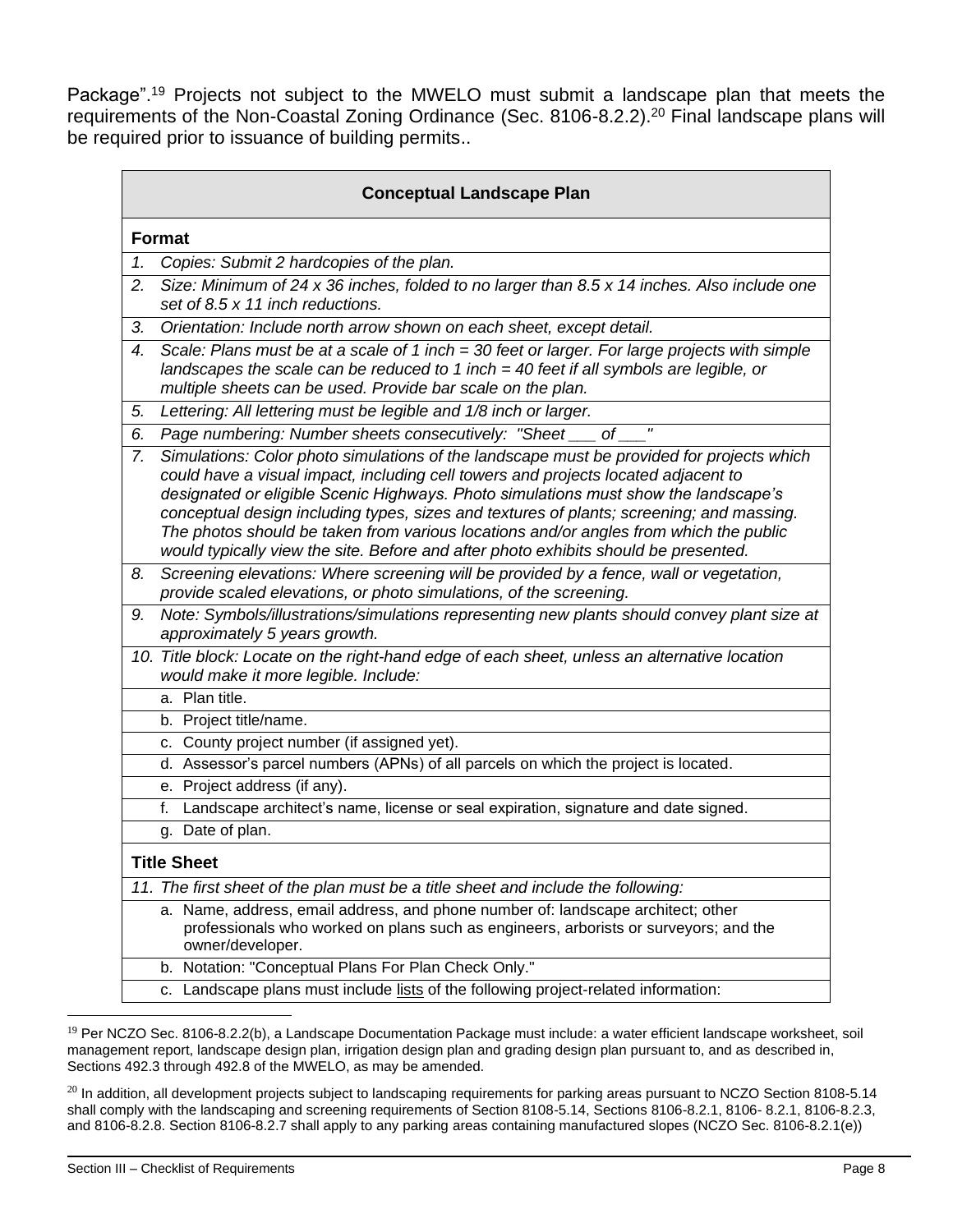|    | <b>Conceptual Landscape Plan</b>                                                                                                                                                                                                                                                                                      |
|----|-----------------------------------------------------------------------------------------------------------------------------------------------------------------------------------------------------------------------------------------------------------------------------------------------------------------------|
|    | Total square footage of: project site, parking area, total landscaped area, parking area<br>(1)<br>perimeter landscaping, parking area interior landscaping (see preferred table format<br>following this table for providing the required information in #1-3 of this section).                                      |
|    | (2) Total Square Footage of Common Open Space area (Sec. 8109-1.2.4) (Note:<br>Subsections c., h., and i. do not apply to a streamlined multifamily project.)                                                                                                                                                         |
|    | Percentage of: the project site that will be landscaped and the parking area that will be<br>(3)<br>landscaped (see §8108-5.14.5(a) of the NCZO). Indicate both the percentage that is<br>required and the percentage that will be provided.                                                                          |
|    | Number of motor vehicle and motorcycle parking spaces.<br>(4)                                                                                                                                                                                                                                                         |
|    | Number, type and approximate size of existing trees to be removed or retained in the<br>(5)<br>irrigated landscape. Indicate those that have protected tree status.                                                                                                                                                   |
|    | Number, type and container size of proposed trees.<br>(6)                                                                                                                                                                                                                                                             |
|    | <b>Project Concept Notes</b>                                                                                                                                                                                                                                                                                          |
|    | a. It will expedite plan review if the landscape architect includes brief project notes which point<br>out the features in the proposed landscape which achieve the following functions of<br>landscaping. Not all functions of landscaping will be appropriate for all projects.                                     |
|    | Screening.<br>(1)<br>Visual relief and/or visual integration.<br>(2)                                                                                                                                                                                                                                                  |
|    | Compatibility with community character.<br>(3)                                                                                                                                                                                                                                                                        |
|    | Shade and improved aesthetics of paved areas.<br>(4)                                                                                                                                                                                                                                                                  |
|    | Retention and treatment of stormwater.<br>(5)                                                                                                                                                                                                                                                                         |
|    | Slope stabilization.<br>(6)                                                                                                                                                                                                                                                                                           |
|    | (7)<br>Restoration of disturbed land to its natural state.                                                                                                                                                                                                                                                            |
|    | <b>Graphic Illustrations</b>                                                                                                                                                                                                                                                                                          |
|    | 12. The following existing or proposed features must be graphically illustrated and called out.                                                                                                                                                                                                                       |
|    | a. Lot lines (with dimensions in feet), adjacent street names, use and zoning of adjacent<br>properties.                                                                                                                                                                                                              |
|    | b. Buildings and structures, driveways, parking areas (stalls must be delineated) pedestrian<br>pathways and other hardscape or nonplantable features. Include feature dimensions.                                                                                                                                    |
|    | c. Common and private open space areas. (Sec. 8109-1.2.4) (Note: Subsections c., h., and i.<br>do not apply to a streamlined multifamily project.)                                                                                                                                                                    |
|    | d. Light poles.                                                                                                                                                                                                                                                                                                       |
|    | e. Walls, retaining walls, fences. Provide a concept detail of fences, gates, walls, retaining<br>walls and plantable walls showing layout and height.                                                                                                                                                                |
| f. | Easements (e.g. utility, access, equestrian, archaeological, biological, flowage), and<br>overhead lines.                                                                                                                                                                                                             |
| g. | Engineered slopes, walls and grades. Indicate the top and toe of all significant slopes.                                                                                                                                                                                                                              |
| h. | Important natural features such as drainages and rock outcroppings.                                                                                                                                                                                                                                                   |
| i. | Fuel modification zones.                                                                                                                                                                                                                                                                                              |
| j. | Existing protected-status trees (including those on adjacent parcels if the tree's protected<br>zone extends over the property line), to be removed or retained, including type and size.                                                                                                                             |
|    | k. Landscape planters/areas, including a general idea of the proposed plant palette including<br>type and size. Include parking area planter inside dimensions. The plan should demonstrate<br>compliance with specific parking area landscape planter layout and dimensions<br>requirements (see Section 8108-5.14). |
| I. | New trees, including proposed type and size.                                                                                                                                                                                                                                                                          |
|    | m. Water harvesting or stormwater management landscape features (labeled). Include planter<br>dimensions.                                                                                                                                                                                                             |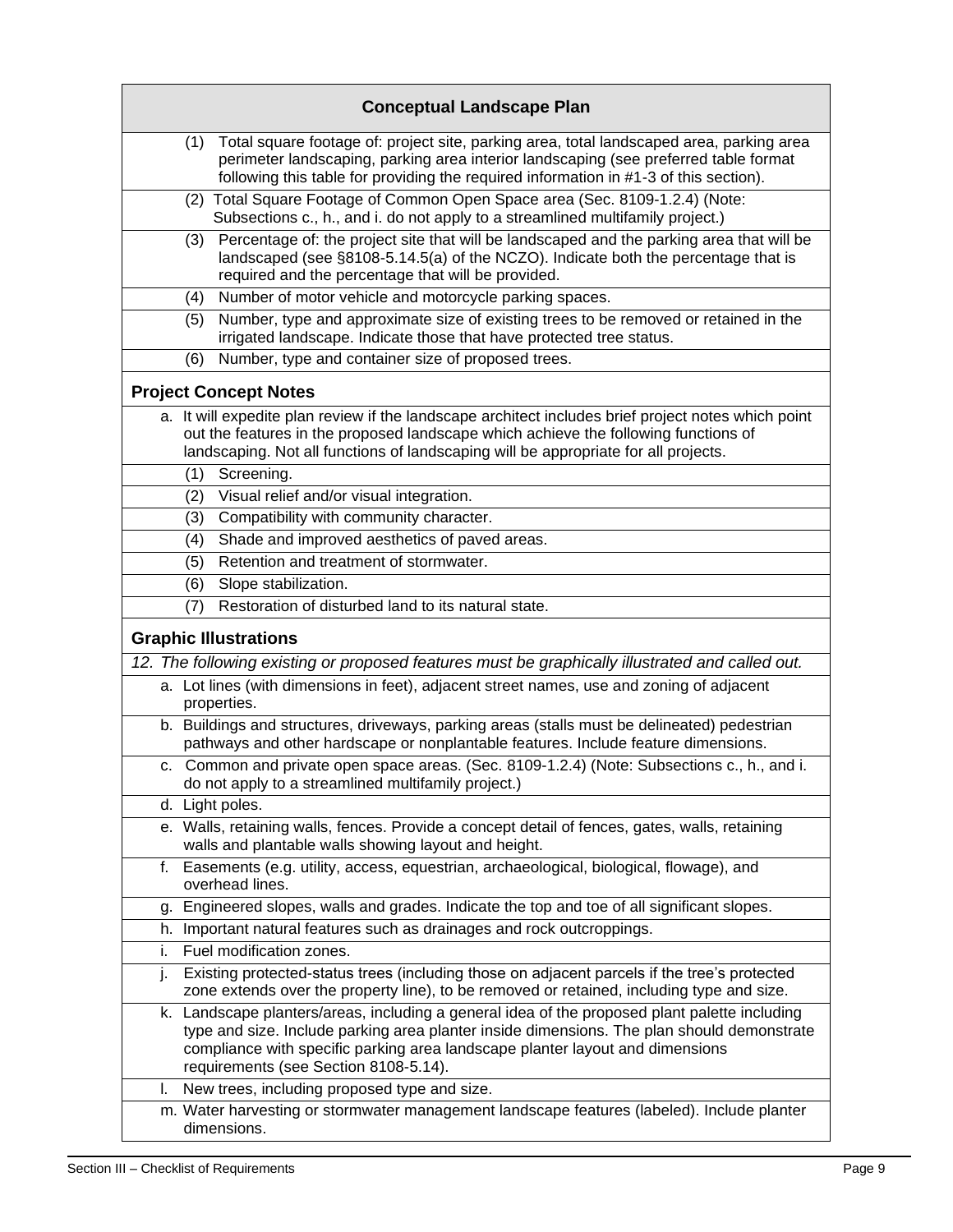### **Conceptual Landscape Plan**

n. Landscape design elements (e.g., fountains, sculptures, mounds).

o. Sight distance triangles at street intersections.

Preferred table format for providing Title Sheet 11-e (1-3) required data.

| Total landscaped area (square feet)<br>Total parking area, including driveways/aisles (square feet)<br><b>Provided</b><br><b>Required</b><br>Motor vehicle and motorcycle parking stalls (#)<br>Trees in interior parking area landscaping (#)<br>Trees in perimeter parking area landscaping (#)<br>Parking area interior landscaping (square feet)<br>Parking area interior landscaping (% of parking area)<br>Parking area perimeter landscaping (square feet) | Total project site (square feet) |  |
|-------------------------------------------------------------------------------------------------------------------------------------------------------------------------------------------------------------------------------------------------------------------------------------------------------------------------------------------------------------------------------------------------------------------------------------------------------------------|----------------------------------|--|
|                                                                                                                                                                                                                                                                                                                                                                                                                                                                   |                                  |  |
|                                                                                                                                                                                                                                                                                                                                                                                                                                                                   |                                  |  |
|                                                                                                                                                                                                                                                                                                                                                                                                                                                                   |                                  |  |
|                                                                                                                                                                                                                                                                                                                                                                                                                                                                   |                                  |  |
|                                                                                                                                                                                                                                                                                                                                                                                                                                                                   |                                  |  |
|                                                                                                                                                                                                                                                                                                                                                                                                                                                                   |                                  |  |
|                                                                                                                                                                                                                                                                                                                                                                                                                                                                   |                                  |  |
|                                                                                                                                                                                                                                                                                                                                                                                                                                                                   |                                  |  |
|                                                                                                                                                                                                                                                                                                                                                                                                                                                                   |                                  |  |
| Total landscaped area (% of project area)                                                                                                                                                                                                                                                                                                                                                                                                                         |                                  |  |

### **III.C. Building Elevations**

The following checklist outlines the requirements for building elevations.

Building Elevations Requirements

Building elevations must comply with the following requirements:

|    | <b>Building Elevations Plans Requirement and/or Informational Item</b>                                                                                                                                                                     |  |  |
|----|--------------------------------------------------------------------------------------------------------------------------------------------------------------------------------------------------------------------------------------------|--|--|
|    | <b>Submittal Requirements</b>                                                                                                                                                                                                              |  |  |
| 1. | Submit 3 copies of the building elevations, folded to no larger than 8.5 x 14 inches in size.                                                                                                                                              |  |  |
|    | <b>Dimensional Requirements</b>                                                                                                                                                                                                            |  |  |
| 2. | Building elevations must comply with the following dimensional requirements:                                                                                                                                                               |  |  |
|    | a. All sheets of the plans for building elevations must be a minimum of 24 x 36 inches in size.                                                                                                                                            |  |  |
|    | b. All sheets of the plans for building elevations must be drawn to an architectural scale within<br>the range of 1/8 inch = 1 foot to $1/4$ inch = 1 foot, unless an alternative scale is required in<br>order to make the plans legible. |  |  |
|    | <b>Informational Requirements</b>                                                                                                                                                                                                          |  |  |
| 3. | Building elevations must include the following:                                                                                                                                                                                            |  |  |
|    | a. The title block information required on the site plan/preliminary grading plan. <sup>21</sup>                                                                                                                                           |  |  |
|    | Graphic and numeric scale used in drawing the building elevations. <sup>22</sup><br>b.                                                                                                                                                     |  |  |
|    | c. Buildings and structures must be labeled to indicate what building or structure is shown on<br>the elevations.                                                                                                                          |  |  |
|    | d. Three elevations of the exterior of buildings and structures labeled in terms of the direction<br>the elevation faces (i.e., north, south, east, or west).                                                                              |  |  |

<sup>21</sup> See Section II.A, Item No. 4 (above).

<sup>&</sup>lt;sup>22</sup> See Section II.B, Item No. 2.b (above).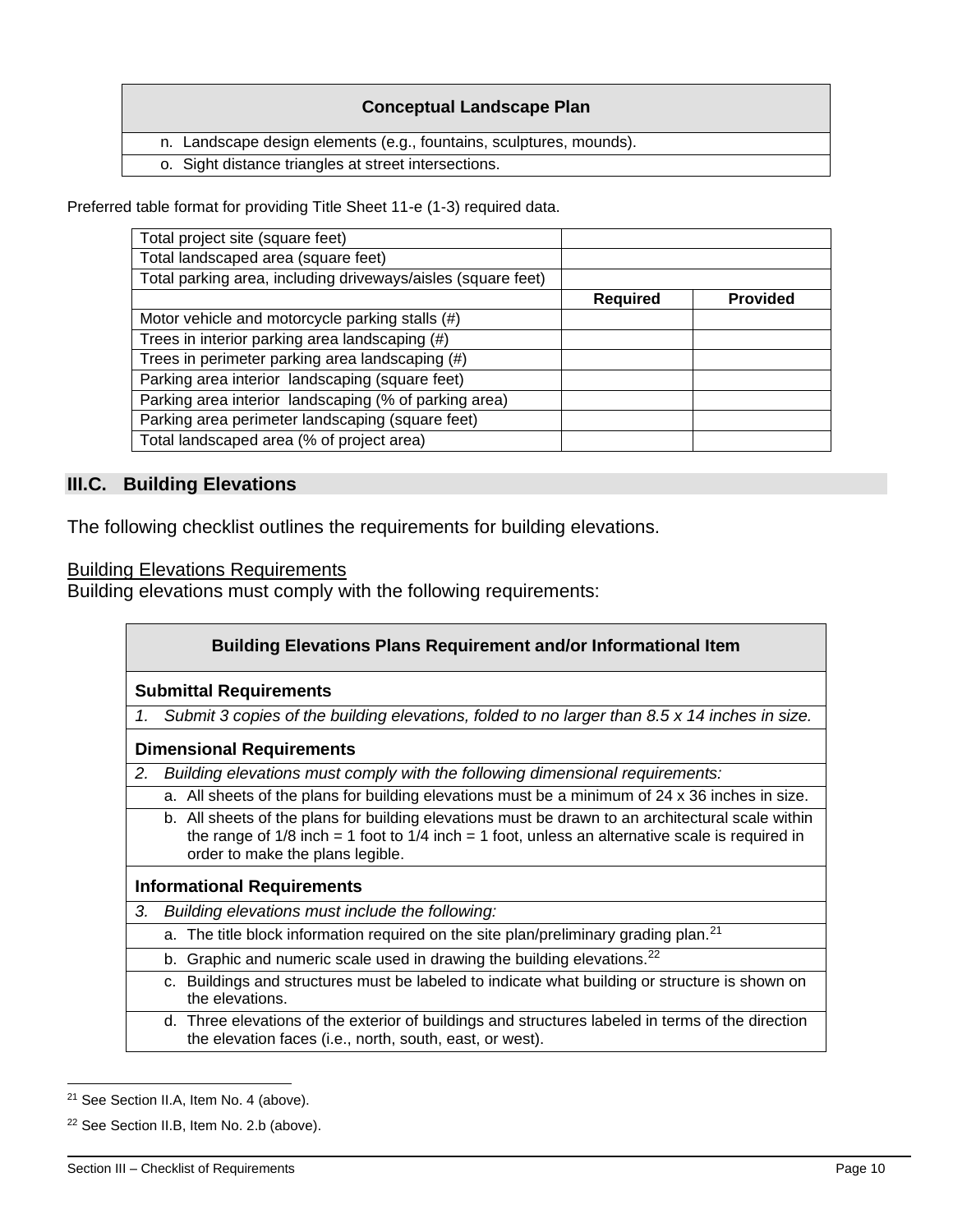| e. Building dimensions—both height and width—for each elevation. The heights of buildings<br>and structures must be measured according to the definitions and methodologies stated in<br>the: Ventura County Non-Coastal Zoning Ordinance (§8102-0 and §8106-1.3).<br>f. For projects that are proposing signs, show the signage on each building elevation, as well<br>as all freestanding (e.g., monument) signs, with size dimensions, copy, colors, and lighting<br>details. In addition, a sign program is required for the following projects and, therefore,<br>building elevations and plans for freestanding signs for the following projects also must<br>show the signage on each elevation with size dimensions, copy, colors, and lighting details<br>in conformance with the proposed sign program:<br>Projects located on lots located adjacent to U.S. 101, Ventura Boulevard, State Route<br>(1)<br>118, State Route 232, Rose Avenue, Santa Clara Avenue, and Central Avenue (within<br>the El Rio/Del Norte Area Plan boundary).<br>Projects located within view of State Highway 126, Main Street, Center Street, Piru<br>(2)<br>Canyon Road, Guiberson Road, and Torrey Road (within the Piru Area Plan<br>boundary).<br>g. For projects located within a FEMA-designated floodplain, show the base flood elevation<br>plus one-foot freeboard above the base flood elevation on elevation drawings.<br>h. Existing and proposed grades. | <b>Building Elevations Plans Requirement and/or Informational Item</b> |
|---------------------------------------------------------------------------------------------------------------------------------------------------------------------------------------------------------------------------------------------------------------------------------------------------------------------------------------------------------------------------------------------------------------------------------------------------------------------------------------------------------------------------------------------------------------------------------------------------------------------------------------------------------------------------------------------------------------------------------------------------------------------------------------------------------------------------------------------------------------------------------------------------------------------------------------------------------------------------------------------------------------------------------------------------------------------------------------------------------------------------------------------------------------------------------------------------------------------------------------------------------------------------------------------------------------------------------------------------------------------------------------------------------------------------------------------------------------|------------------------------------------------------------------------|
|                                                                                                                                                                                                                                                                                                                                                                                                                                                                                                                                                                                                                                                                                                                                                                                                                                                                                                                                                                                                                                                                                                                                                                                                                                                                                                                                                                                                                                                               |                                                                        |
|                                                                                                                                                                                                                                                                                                                                                                                                                                                                                                                                                                                                                                                                                                                                                                                                                                                                                                                                                                                                                                                                                                                                                                                                                                                                                                                                                                                                                                                               |                                                                        |
|                                                                                                                                                                                                                                                                                                                                                                                                                                                                                                                                                                                                                                                                                                                                                                                                                                                                                                                                                                                                                                                                                                                                                                                                                                                                                                                                                                                                                                                               |                                                                        |
|                                                                                                                                                                                                                                                                                                                                                                                                                                                                                                                                                                                                                                                                                                                                                                                                                                                                                                                                                                                                                                                                                                                                                                                                                                                                                                                                                                                                                                                               |                                                                        |
|                                                                                                                                                                                                                                                                                                                                                                                                                                                                                                                                                                                                                                                                                                                                                                                                                                                                                                                                                                                                                                                                                                                                                                                                                                                                                                                                                                                                                                                               |                                                                        |
|                                                                                                                                                                                                                                                                                                                                                                                                                                                                                                                                                                                                                                                                                                                                                                                                                                                                                                                                                                                                                                                                                                                                                                                                                                                                                                                                                                                                                                                               |                                                                        |

# **III.D. Floor Plans**

The following checklist outlines the requirements for floor plans.

Floor Plan Submittal Requirements

Floor plans must comply with the following requirements:

| Floor Plans Requirement and/or Informational Item |                                                                                                                                                                                                                                                                                                                                                                                    |
|---------------------------------------------------|------------------------------------------------------------------------------------------------------------------------------------------------------------------------------------------------------------------------------------------------------------------------------------------------------------------------------------------------------------------------------------|
| <b>Submittal Requirements</b>                     |                                                                                                                                                                                                                                                                                                                                                                                    |
|                                                   | Submit 3 copies of the floor plans, folded to no larger than 8.5 x 14 inches in size.                                                                                                                                                                                                                                                                                              |
| <b>Dimensional Requirements</b>                   |                                                                                                                                                                                                                                                                                                                                                                                    |
| 2.                                                | Floor plans must comply with the following dimensional requirements:                                                                                                                                                                                                                                                                                                               |
|                                                   | a. All sheets of the floor plans must be a minimum of 24 x 36 inches in size.                                                                                                                                                                                                                                                                                                      |
|                                                   | b. All sheets of the floor plans must be drawn to an architectural scale within the range of 1/8<br>$inch = 1$ foot to $1/4$ inch = 1 foot.                                                                                                                                                                                                                                        |
| <b>Informational Requirements</b>                 |                                                                                                                                                                                                                                                                                                                                                                                    |
| 3.                                                | Identify floors, levels, attics, lofts, outdoor open space per §8109-1.2.4 (Note: Subsections<br>c., h., and i. of §8109-1.2.4 do not apply to a streamlined multifamily project), and<br>basements of the buildings or structures, with labels indicating the building or structure and<br>the proposed use, square footage, occupant load factor and occupant load of each room. |

*4. Identify cooking facilities, plumbing fixtures (including sizes of sinks), and other built-in fixtures.*